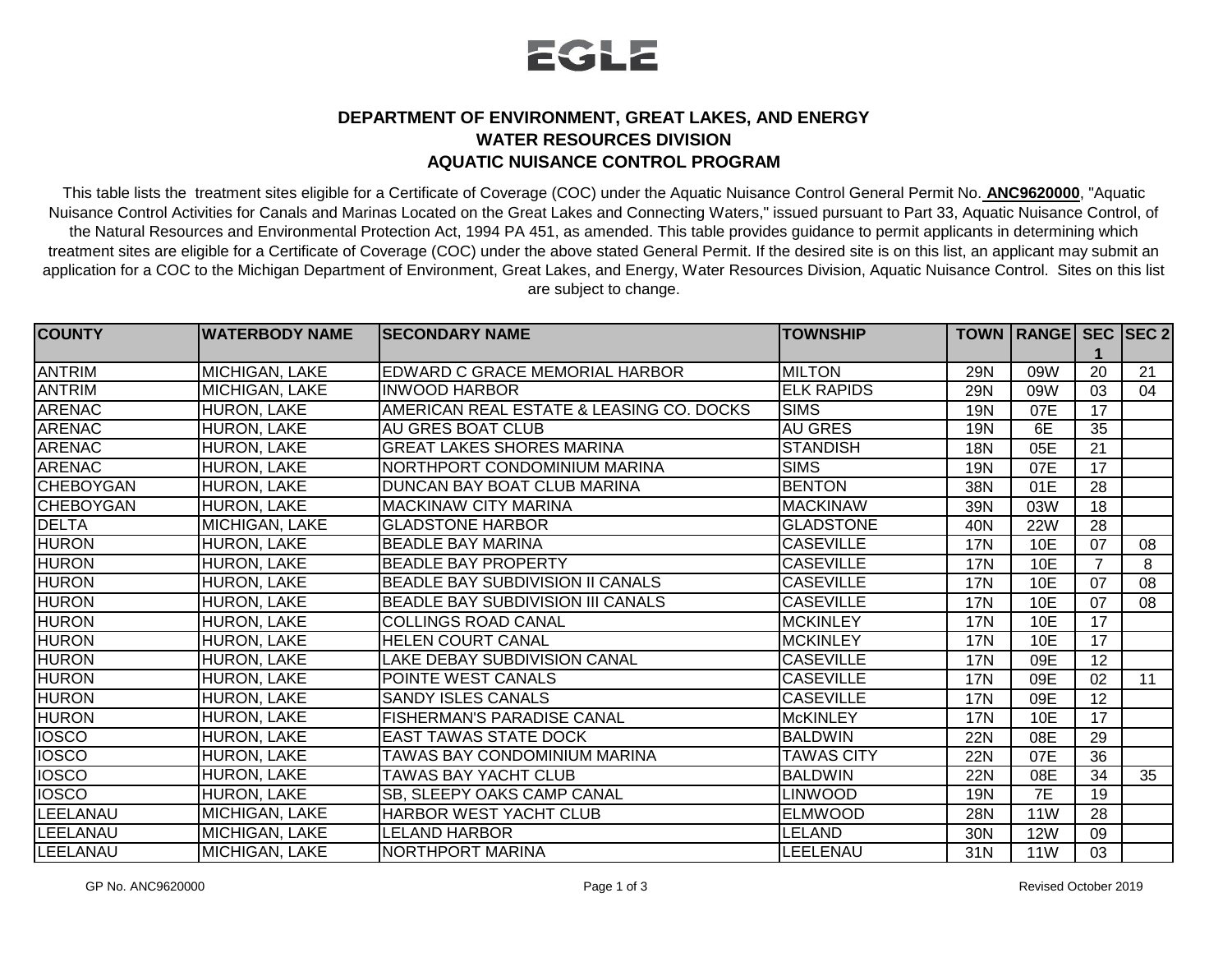| <b>COUNTY</b> | <b>WATERBODY NAME</b> | <b>SECONDARY NAME</b>              | <b>TOWNSHIP</b>          |     | TOWN   RANGE   SEC   SEC 2 |                 |    |
|---------------|-----------------------|------------------------------------|--------------------------|-----|----------------------------|-----------------|----|
| LEELANAU      | MICHIGAN, LAKE        | <b>SUTTONS BAY MARINA</b>          | <b>SUTTONS BAY</b>       | 30N | <b>11W</b>                 | 28              |    |
| <b>MACOMB</b> | ST. CLAIR, LAKE       | 400 ON THE LAKE MARINA             | <b>HARRISON</b>          | 02N | <b>14E</b>                 | $\overline{36}$ |    |
| <b>MACOMB</b> | ST. CLAIR, LAKE       | <b>ANCHOR BAY HARBOR CANAL</b>     | <b>CHESTERFIELD</b>      | 03N | 14E                        | 27              | 28 |
| <b>MACOMB</b> | ST. CLAIR, LAKE       | <b>AUVASE CREEK</b>                | <b>CHESTERFIELD</b>      | 03N | 14E                        | 27              | 28 |
| <b>MACOMB</b> | ST. CLAIR, LAKE       | AVON ON THE LAKE CANAL             | <b>ST. CLAIR SHORES,</b> | 01N | 13E                        | 23              |    |
| <b>MACOMB</b> | ST. CLAIR, LAKE       | <b>BAYVIEW / LAKECREST CANAL</b>   | ST. CLAIR, CITY OF       | 01N | 13E                        | 23              |    |
| <b>MACOMB</b> | ST. CLAIR, LAKE       | BAYVIEW / WILDWOOD CANAL           | ST. CLAIR, CITY OF       | 01N | 13E                        | 23              |    |
| <b>MACOMB</b> | ST. CLAIR, LAKE       | BEACH/E 10 MILE CANAL              | ST. CLAIR SHORES, C      | 01N | 13E                        | 23              |    |
| <b>MACOMB</b> | ST. CLAIR, LAKE       | <b>BELLE MAER MARINA</b>           | <b>HARRISON</b>          | 02N | <b>14E</b>                 | 10              |    |
| <b>MACOMB</b> | ST. CLAIR, LAKE       | <b>BELVIDERE CANAL</b>             | <b>HARRISON</b>          | 02N | <b>14E</b>                 | 15              |    |
| <b>MACOMB</b> | ST. CLAIR, LAKE       | <b>BENJAMIN - MAPLE CANAL</b>      | ST. CLAIR SHORES,        | 01N | 13E                        | 23              |    |
| <b>MACOMB</b> | ST. CLAIR, LAKE       | <b>BENJAMIN CANAL</b>              | ST. CLAIR SHORES,        | 01N | 13E                        | 23              |    |
| <b>MACOMB</b> | ST. CLAIR, LAKE       | <b>BLOSSOM HEATH PARK MARINA</b>   | <b>HARRISON</b>          | 01N | 13E                        | 26              |    |
| <b>MACOMB</b> | ST. CLAIR, LAKE       | <b>BLUE LAGOON MARINA</b>          | <b>HARRISON</b>          | 02N | <b>14E</b>                 | 10              |    |
| <b>MACOMB</b> | ST. CLAIR, LAKE       | EDGEWATER/PRIVATE SHORE CANALS     | <b>CHESTERFIELD</b>      | 03N | <b>14E</b>                 | 32              |    |
| <b>MACOMB</b> | ST. CLAIR, LAKE       | EMERALD CITY BOAT CLUB MARINA      | <b>SAINT CLAIR</b>       | 01N | 13E                        | 26              |    |
| <b>MACOMB</b> | ST. CLAIR, LAKE       | <b>GREAT LAKES YACHT CLUB</b>      | <b>ST. CLAIR SHORES,</b> | 01N | 13E                        | 27              |    |
| <b>MACOMB</b> | ST. CLAIR, LAKE       | <b>HARBOR CLUB NORTH</b>           | <b>HARRISON</b>          | 02N | 14E                        | 29              |    |
| <b>MACOMB</b> | ST. CLAIR, LAKE       | <b>HARBOR CLUB SOUTH</b>           | <b>HARRISON</b>          | 02N | <b>14E</b>                 | 30              |    |
| <b>MACOMB</b> | ST. CLAIR, LAKE       | <b>HARBOR DRIVE CANAL</b>          | <b>CHESTERFIELD</b>      | 03N | 14E                        | 27              | 28 |
| <b>MACOMB</b> | ST. CLAIR, LAKE       | <b>HARBOR PLACE MARINA</b>         | <b>ST. CLAIR SHORES,</b> | 01N | 13E                        | 35              |    |
| <b>MACOMB</b> | ST. CLAIR, LAKE       | HARBOUR POINTE MARINA              | <b>HARRISON</b>          | 02N | 14E                        | 31              |    |
| <b>MACOMB</b> | ST. CLAIR, LAKE       | <b>HIDDEN COVE MARINA</b>          | <b>HARRISON</b>          | 02N | <b>14E</b>                 | 31              |    |
| <b>MACOMB</b> | ST. CLAIR, LAKE       | <b>HURON POINTE CANALS</b>         | <b>HARRISON</b>          | 02N | 14E                        | 22              | 27 |
| <b>MACOMB</b> | ST. CLAIR, LAKE       | JEFFERSON BEACH MARINA             | <b>HARRISON</b>          | 01N | 13E                        | 26              |    |
| <b>MACOMB</b> | ST. CLAIR, LAKE       | LAC SAINTE CLAIRE PARK MARINA      | <b>HARRISON</b>          | 01N | 13E                        | 23              |    |
| <b>MACOMB</b> | ST. CLAIR, LAKE       | <b>LAKE CREST- RIO VISTA CANAL</b> | ST. CLAIR SHORES,        | 01N | 13E                        | 23              |    |
| <b>MACOMB</b> | ST. CLAIR, LAKE       | <b>LAKE FRONT MARINA</b>           | ST. CLAIR SHORES,        | 01N | 13E                        | 35              |    |
| <b>MACOMB</b> | ST. CLAIR, LAKE       | <b>LANGE ISLAND CANAL</b>          | <b>ST. CLAIR SHORES,</b> | 01N | 13E                        | 11              |    |
| <b>MACOMB</b> | ST. CLAIR, LAKE       | LIBERTY-CLAIRWOOD-DOREMUS CANALS   | ST. CLAIR SHORES,        | 01N | 13E                        | 35              |    |
| <b>MACOMB</b> | ST. CLAIR, LAKE       | <b>LOTTIVUE CANALS</b>             | <b>CHESTERFIELD</b>      | 03N | 14E                        | 23              | 26 |
| <b>MACOMB</b> | ST. CLAIR, LAKE       | <b>MACRAY HARBOR MARINA</b>        | <b>HARRISON</b>          | 02N | <b>14E</b>                 | 12              |    |
| <b>MACOMB</b> | ST. CLAIR, LAKE       | <b>MALLAST CANALS</b>              | <b>HARRISON</b>          | 2N  | <b>14E</b>                 | 21              |    |
| <b>MACOMB</b> | ST. CLAIR, LAKE       | <b>MAPLE - BEACH CANAL</b>         | ST. CLAIR SHORES, C      | 01N | 13E                        | 23              |    |
| <b>MACOMB</b> | ST. CLAIR, LAKE       | <b>MICHIGAN HARBOR MARINA</b>      | <b>HARRISON</b>          | 01N | 13E                        | 26              |    |
| <b>MACOMB</b> | ST. CLAIR, LAKE       | <b>MILLER MARINA</b>               | <b>HARRISON</b>          | 01N | 13E                        | 26              |    |
| <b>MACOMB</b> | ST. CLAIR, LAKE       | POINTE ROSA CANALS                 | <b>HARRISON</b>          | 02N | 14E                        | 21              |    |
| <b>MACOMB</b> | ST. CLAIR, LAKE       | SEA WATCH DOCKOMINIUMS             | <b>WARREN</b>            | 01N | 12E                        | 29              | 30 |
| <b>MACOMB</b> | ST. CLAIR, LAKE       | <b>ROSELANE CANAL</b>              | <b>CHESTERFIELD</b>      | 03N | 14E                        | 29              |    |
| <b>MACOMB</b> | ST. CLAIR, LAKE       | SELFRIDGE A.N.G. MARINAS           | <b>HARRISON</b>          | 02N | 14E                        | 05              |    |
| <b>MACOMB</b> | ST. CLAIR, LAKE       | <b>SHORE CLUB MARINA</b>           | ST. CLAIR SHORES, C      | 01N | 13E                        | 35              |    |
| <b>MACOMB</b> | ST. CLAIR, LAKE       | SHOREWOOD CANAL                    | ST. CLAIR SHORES, C      | 01N | 13E                        | 14              |    |